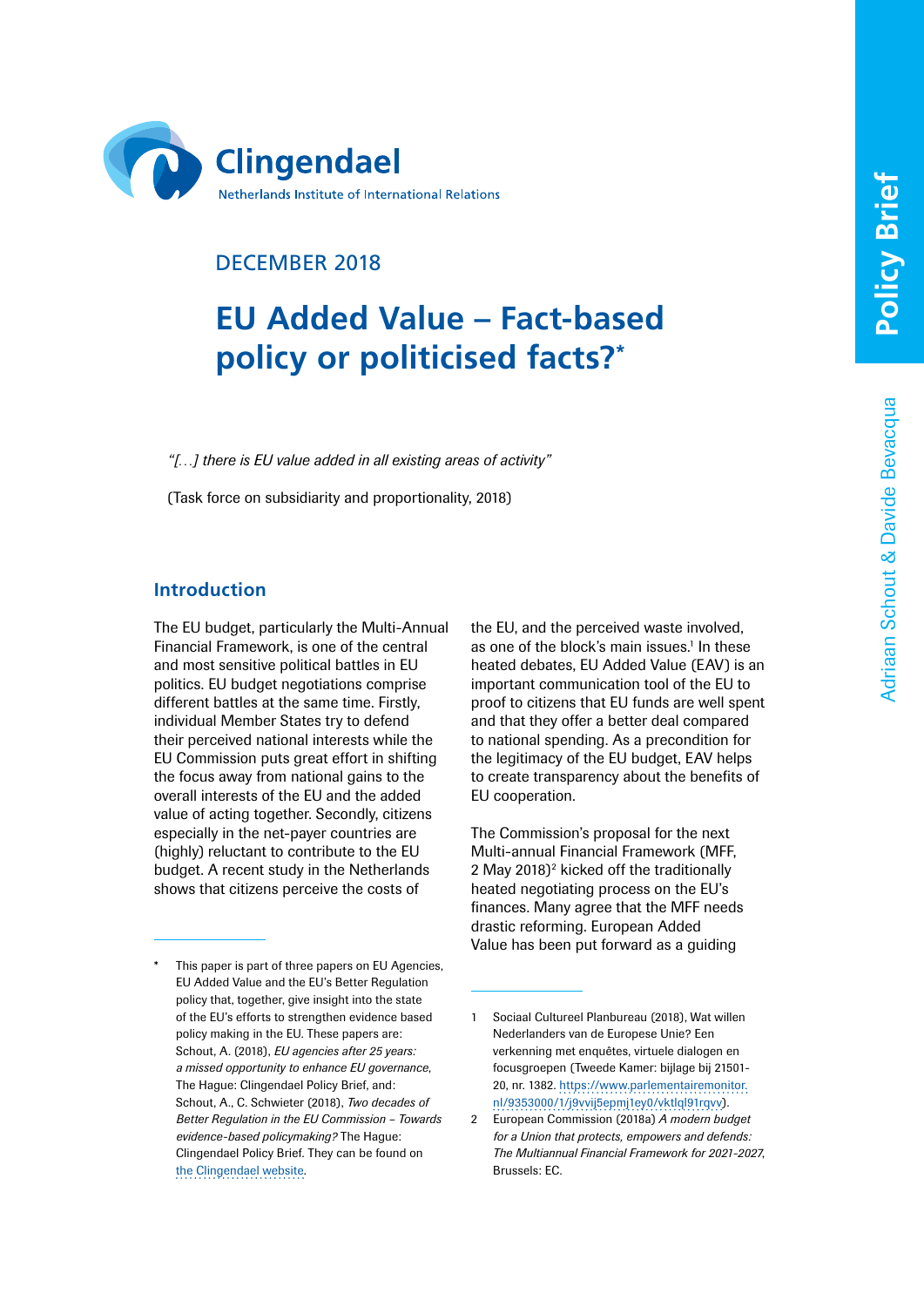principle for reform. EAV is presented by the European institutions as "a key test to justify spending",<sup>3</sup> "an essential part of the evaluation exercise"4 and a "key factor that determines whether the Union should act"5 . Also in setting priorities for the Commission's work programme, EAV is the guiding principle.<sup>6</sup>

Despite its alleged centrality, EAV is a controversial term. This policy paper explores the extent to which EAV lives up to its expectations as a guiding principle in the MFF discussions. EAV is the rational answer to the many vested interests in keeping the budget as it is. It has acquired a mediating role between the path dependence of the MFF (a "historical relic"7 ) and demands for a more ambitious budget (French President Macron<sup>8</sup>) or for a lower and drastically reformed budget (Dutch Prime Minister Rutte<sup>9</sup>). In addition to flagging EAV as guiding principle, the Commission also moderates expectations regarding EAV by underlining that assessments are not merely the result of a scientific and economy-based process, but are "always the result of a political process".10

- 3 European Commission (2010) *Letter to the President of the European Parliament and the President in office of the Council, 26/11/2010*, Brussels: EC.
- 4 European Council (2004) *Council progress report on financial perspectives 2007-2013: Doc. 16105/04*, Brussels: European Council.
- 5 Task Force on Subsidiarity, Proportionality and "Doing less more efficiently" (2018) *Active Subsidiarity: A new way of working*, Brussels: EC.
- 6 Commission Work Programme 2018: An agenda for a more united, stronger and more democratic Europe, Strasbourg, 24 October 2017.
- 7 Sapir, A., Aghion, P., Bertola, G., Hellwig, M., Pisani-Ferry, J., Vinals, J. & Wallace, H. (2003) *An agenda for a growing Europe: The Sapir report*, Oxford: Oxford University Press.
- 8 Macron, E. (2018) *Informal European Council* [press conference], 23 February.
- 9 Rutte, M. (2018) *Speech by Prime Minister Mark Rutte on the future of the European Union*, Strasbourg: EP.
- 10 European Commission (2011a) *The added value of the EU budget*, Brussels: EC.

EAV is not only relevant to the MFF negotiations. It is also a case study of the use of Better Regulation as meta-policy. Through Better Regulation principles, the EU institutions have obliged themselves to base policy discussions and decisions on "the best available information".11 This creates expectations about the factual underpinning concerning EAV. This study examines the actual evidence behind the use of EAV, and whether the available studies are satisfactory in terms of their number and conclusions. We will focus on the actual evidence of 'added value' in trying to answer to the question: are the many political references to EAV in the negotiations supported by factbased evidence?

Section 2 below addresses the problems in defining EAV, discusses some theoretical and political concepts and briefly presents the Commission's Better Regulation agenda. To explore the extent to which EAV is indeed evidence-based, Section 3 explores three cases: the Common Agricultural Policy (around 39% of the last MFF), Cohesion Policy (amounting to 34%) and Innovation Policy (an increasingly financed sector, around 10% of the latest budget). Each case ends with some general observations about the performance of Better Regulation in regard to the particular policy and the references the Regulatory Scrutiny Board (RSB) makes to EAV. The main findings are presented in the Conclusions. This study is based on desk research and had to be limited, for obvious reasons, to three major policy areas. Given the scarcity of information on EAV, and to make sure that we would not overlook relevant studies in these areas, we furthermore approached a limited number of 11 experts from 4 countries.

<sup>11</sup> European Commission (2015) *Better Regulation toolbox*, Brussels: EC.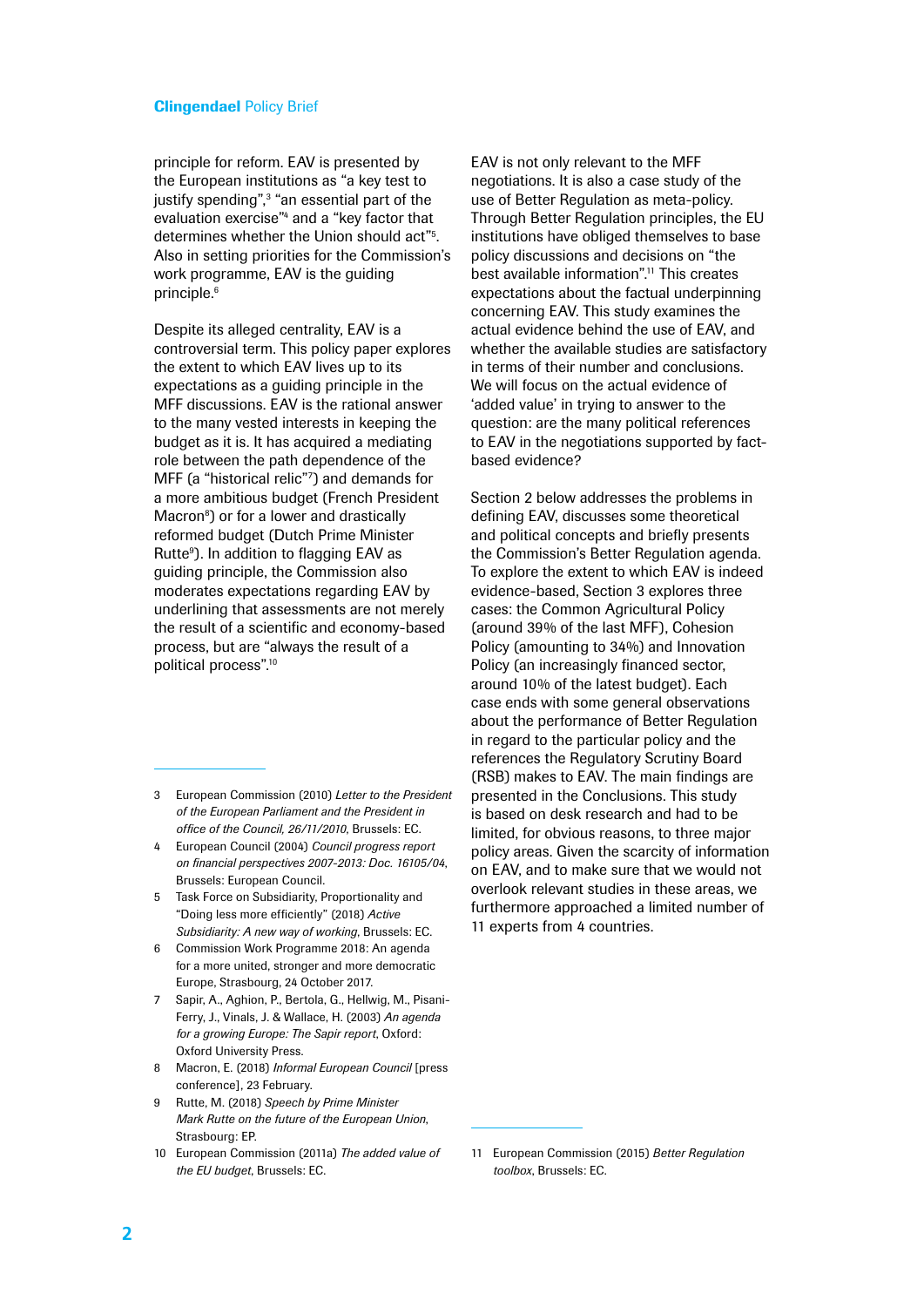# **EAV: Concept and political context**

#### **Concepts**

The first dilemma is the lack of a commonly accepted definition<sup>12</sup> of EAV the result being that it has turned into a "fashionable buzzword".13 This hampers the unambiguous identification of 'added value'. The most used definition comes from the Commission: EAV is "the value resulting from an EU intervention which is additional to the value that would have been otherwise created by member states alone".<sup>14</sup> In other words, one euro spent at EU level should deliver more than when spent at the national level. Here, the Commission focuses on three key criteria for assessing EAV, namely effectiveness, efficiency and synergy. This makes EAV "the little sister of the principle of subsidiarity"15, with the EU intervening only when EU action is more efficient than national policy. Other studies define EAV more broadly as anything "which has been enabled or which could not have been done, without Community assistance".16 'Added value' has different meanings, such as the benefits of acting at the EU level *vis-à-vis* the national level, the benefits arising from good management (because quite a number of member states suffer from under-performing governments). the opportunity cost of spending in one policy area rather than another, or as the positive side effects deriving from EU actions additional to the achievement of expected goals. EAV can thus be used at different levels, i.e. for defining broad policies (macro)

- 12 As noted in Becker, P. (2012) *The European Budget and the Principles of Solidarity and Added Value*, The International Spectator: Italian Journal of International Affairs, Rome: IAI.
- 13 European Parliament (2010) *Reflection paper on the concept of European Added Value*, Strasbourg: EP.
- 14 European Commission (2011a) op. cit.
- 15 European Parliament (2010) *Reflection paper on the concept of European Added Value*, Strasbourg: EP.
- 16 Bachtler, J. & Taylor, S. (2004) *The Added Value of the Structural Funds: A regional perspective*, IQ Net Report on the Reform of the Structural Funds, Glashow: EPRC.

or for choosing between projects (micro).<sup>17</sup> Importantly, besides scholars having divergent views, member states too seem to interpret EAV in different ways depending their interests.18 As a corollary, the European Court of Auditors called on the European institutions to agree upon a common definition as a prerequisite for making EAV a functional tool in decision making.<sup>19</sup>

Three theoretical concepts are closely related to EAV:

- The principle of subsidiarity: this means that the EU should act only where national governments are not able to efficiently provide a specific good. EAV can be a tool to identify the appropriate level of government.20
- The principle of additionality: according to this principle EU funds should be provided on top of national funds (and not substitute them).<sup>21</sup> One could say that when both subsidiarity and additionality checks are passed, EAV presence is confirmed.
- European public goods: these are goods that should be provided through European action. Public goods are defined as non-excludable and non-rivalrous<sup>22</sup> and have been used by the Fiscal Federalists identifying, depending on the policy, the most suitable level of governance. $23$ The concept of public goods is so close to that of EAV that the two terms are

- 18 Some examples are provided in Zuuleg, F. (2009) *The rationale for EU action: What are European Public Goods?*, Brussels: EPC.
- 19 European Court of Auditors (2018) *Future of EU finances: reforming how the EU budget operates*, Luxembourg: ECA.
- 20 Zuleeg, F. (2011) *The EU Added Value test to justify EU spending: What impact for regions and local authorities?*, Brussels: EPC.
- 21 Described e.g. on the Commission's website: [http://ec.europa.eu/regional\\_policy/en/policy/how/](http://ec.europa.eu/regional_policy/en/policy/how/principles/) [principles/](http://ec.europa.eu/regional_policy/en/policy/how/principles/).
- 22 Samuelson, P. A. (1954). *The Pure Theory of Public Expenditure*, in: Review of Economics and Statistics, Massachusetts: MIT Press.
- 23 Oates, W.E. (1999) *An Essay on Fiscal Federalism*, in Journal of Economic Literature, Nashville: EAA.

<sup>17</sup> Rubio, E. (2011) *The "added value" in the EU budgetary debates: one concept, four meanings*, Notre Europe, Paris: Institut Jacques Delors.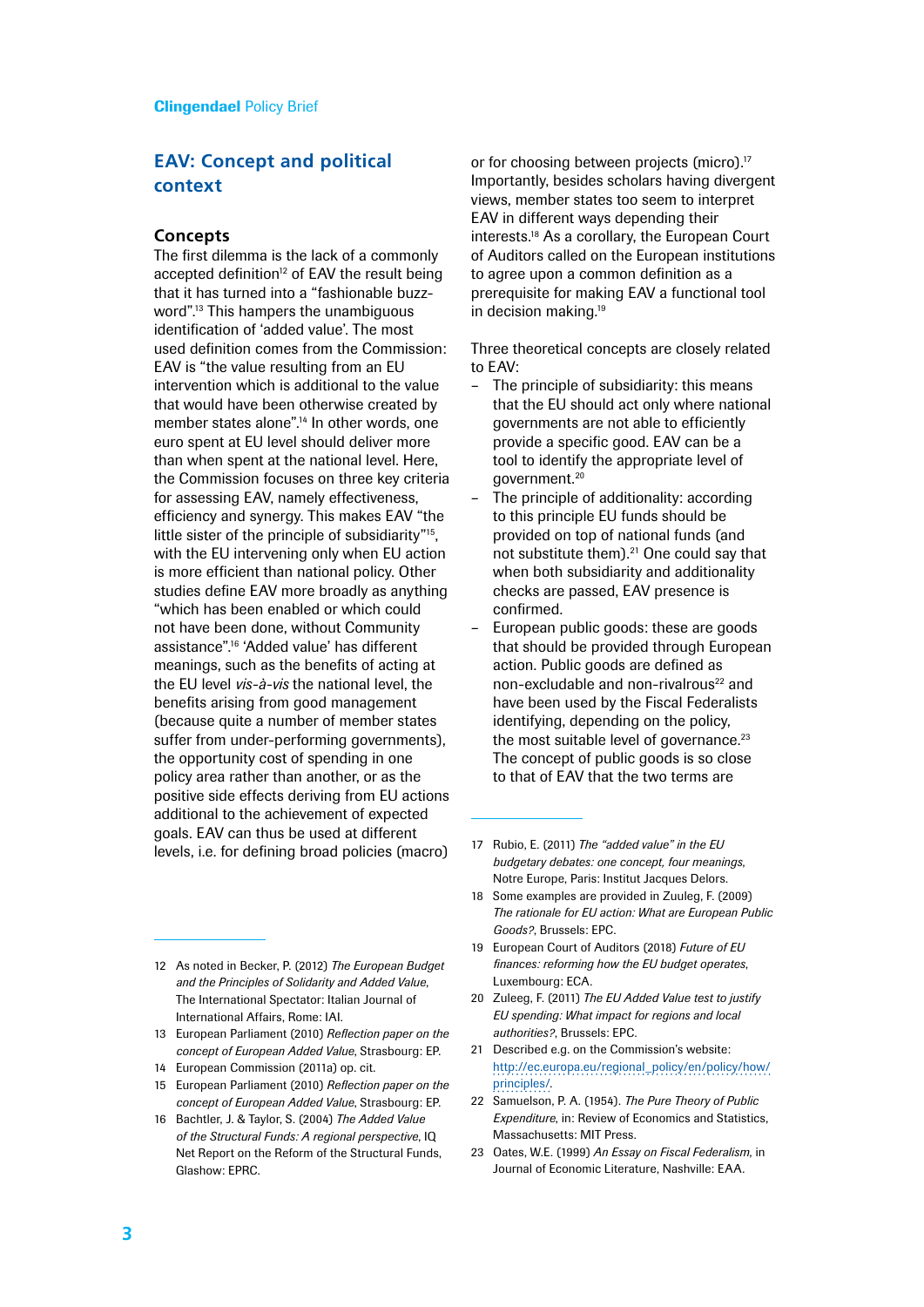used as synonyms.<sup>24</sup> Identifying a public good is crucial due to the relatively small size of the EU budget so that political prioritisation is essential.25 Moreover, the public goods should be distinguished from club goods (a specific kind of public good "from whose benefits individuals may be excluded").<sup>26</sup> If a community grows larger, a public good (e.g. a sports facility) can be divided into different kinds of club goods (football field, hockey field) for specific audiences. In the EU context, public goods may be confused with club goods that can be arranged through flexible integration. For example, EU-wide research policy can be seen as a collection of research projects that rather resemble club goods (e.g. cooperation between universities in different countries).

#### **The political context**

Evidently, technical analyses rival with political realities. Policy-makers, stakeholders and other actors tend to mould EAV to legitimate their favoured outcomes. Broadly speaking, fact-based legitimacy and political legitimacy may not coincide.<sup>27</sup> Since 'truth' is multifaceted, political actors have the right and duty to select scientifically based arguments to defend preferences.<sup>28</sup> Competition for information brings out differences in perspectives. However, there may be hiatuses between evidence and political choices. EAV literature focuses on (economic) rationality rather than on

pragmatic political objectives and the danger exists that efficiency-based EAV evidence has "little or no impact on big decisions about EU spending allocations."<sup>29</sup>

In the EU's MFF debates, political realities are evident in *juste retour* discussions.30 The budgetary consequences of Brexit have sharpened the debates over how to fill the financial gap.31 Traditional recipients accuse the Commission of not being ambitious enough in claiming a higher EU budget and argue that cuts will be detrimental for regional catching-up and for the completion of the Single Market. On the other hand, the so-called "frugal four", namely the Netherlands, Sweden, Austria and Denmark, are calling for a smaller EU budget to match the departure of the UK while welcoming a more "modernized" budget by increasing spending in areas such as innovation. EAV is used in such highly politicised contexts. Moreover, EAV advocates plead, or are perceived to plead, for more EU expenditure on a certain policy and may tend to downplay the question of whether the budget is the most appropriate instrument (compared to e.g. regulation).<sup>32</sup> The extensive references to EAV can in part by explained by the increasing public attention for the EU and the perception of the EU as expensive. Moreover, references to EAV are closely connected to arguments for 'new' policies such as border control.<sup>33</sup>

- 24 As pointed out in Zuleeg, F. (2009) op. cit.
- 25 Medarova-Bergstrom, K., Volkery, A. & Baldock, D. (2012) *Criteria for maximising the European added value of EU budget: the case of climate change*, Brussels: IEEP.
- 26 Majone, G. (2009) *Europe as a Would-be World Power: The EU at Fifty*, Cambridge: Cambridge University Press.
- 27 Schout, A. (2011) 'Framework for assessing the added value of an EU agency', *Journal of Public Policy*, 31(3), 363–384.
- 28 This idea and an extensive literature review can be found in Hoppe, R. (1999) *Policy analysis, science and politics: From "speaking truth to power" to "making sense together"*, in Science and Public Policy, Vol. 26, Issue 3, DOI [https://doi.](https://doi.org/10.3152/147154399781782482) [org/10.3152/147154399781782482](https://doi.org/10.3152/147154399781782482). Wildavsky, A. (1996) *Speaking truth to power*, New Brunswick and London: Transaction Publishers.
- 29 Rubio, E. (2017) *The added value of EU spending*, in De Feo, A. & Laffan, B. [eds.] (2017) *Effectiveness and added value of the EU budget*, European University Institute, Robert Schuman Centre for Advanced Studies.
- 30 High Level Group on Own Resources (2016) *Future financing of the EU: Final report and recommendations of the High Level Group on Own Resources*, Brussels: EC.
- 31 Remarkably exposed in Darvas, Z. & Wolff, G. (2018) *Rethinking the European Union's post-Brexit budget priorities*, Brussels: Bruegel.
- 32 Schout, A. & van Loon, Y. (2017) *European Added Value narrows EU budgetary reform discussions*, The Hague: Clingendael Institute.
- 33 Stokes, B., Wike, R. & Poushter, J. (2016) *Europeans Face the World Divided. Many question national influence and obligations to allies, but share desire for greater EU role in global affairs*, Washington: Pew Research Center. European Commission (2018b) *Standard Eurobarometer 89, Spring 2018*, Brussels: EC.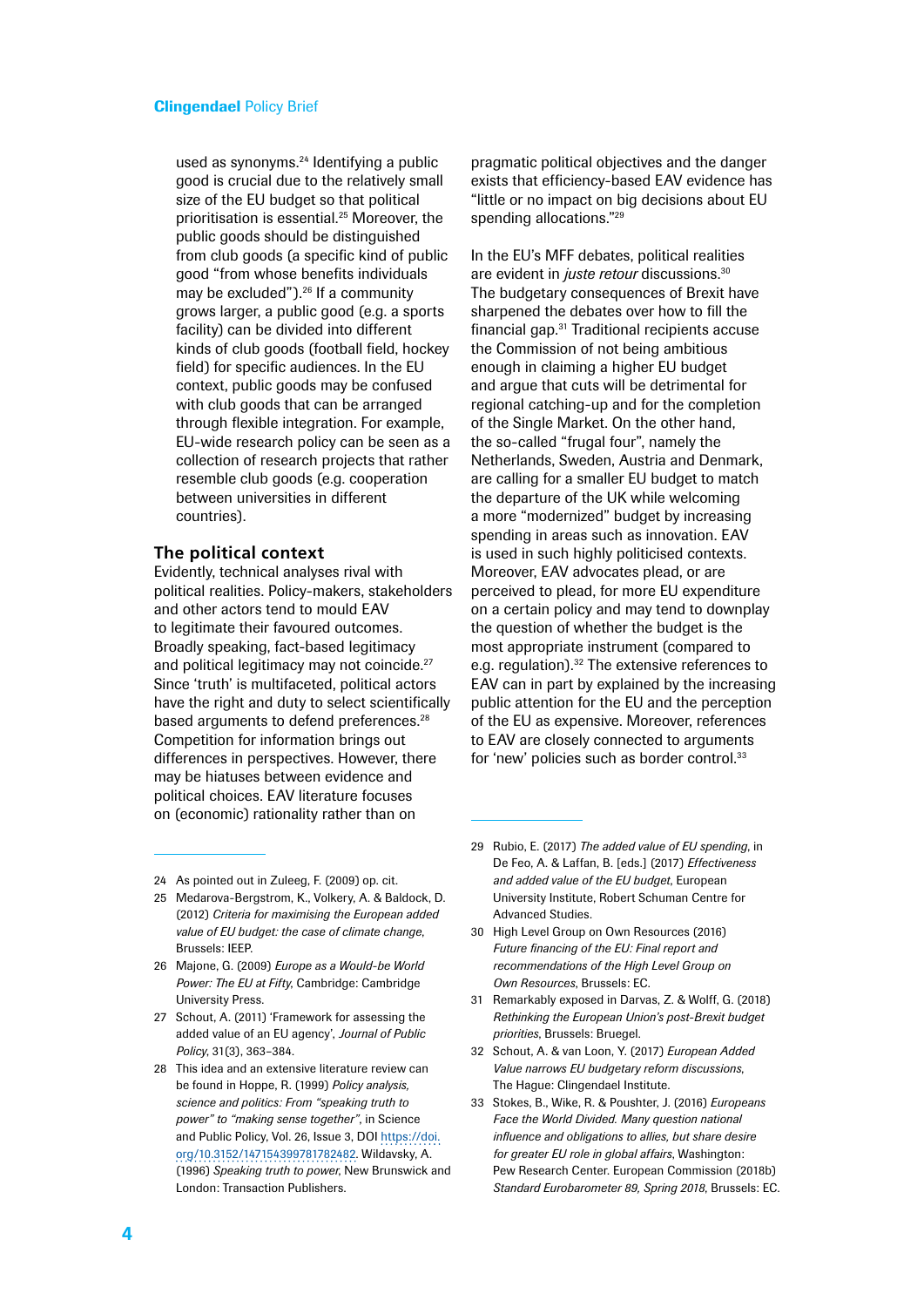### **Procedural context: Better Regulation**

Better Regulation defines the ways in which EU policies are prepared on the basis of the best possible information (evidence-based) and of consultations (political support).<sup>34</sup> Better Regulation has evolved over the years, and nowadays gives central importance to ex-ante Impact Assessments (Impact Assessments), to ex-post evaluations (also in the form of mid-term evaluations) and to the continuity between them in order to assure a full-policy cycle evaluation. A new Impact Assessment should be based on the ex-post evaluation of the previous programme.35 This is particularly desirable since most ex-post evaluations are outsourced so that it has be ensured that the assessments are incorporated in follow-up policies.36 Better Regulation guidelines specifically include considerations regarding subsidiarity and EAV, and stress the importance of considering the appropriate instrument. Impacts should be assessed both qualitatively and quantitatively while "strong efforts" should be made to "go beyond a qualitative description of the different costs and benefits of the EU intervention and seek to quantify them".37 However, the timing of Impact Assessments complicates quantification. According to a recent study, Impact Assessments are used more as a tool to choose between various policy options and less, as in the case of the USA, as a way to examine the final policy choice in detail.38 Impact Assessments and ex-post evaluations (the latter, as a result of recent reforms, from 2017 onwards) are

subject to the scrutiny of the Regulatory Scrutiny Board (formerly the Impact Assessment Board). The Regulatory Scrutiny Board is presented as an independent body ensuring that "all initiatives take into account all available evidence and stakeholder views before political decision makers consider what action to take".<sup>39</sup>

## **Case studies**

## **Common Agricultural Policy (CAP)**

The role of CAP shifted over time through a series of reforms. Nowadays, it features two pillars: income support to farmers and rural development (including incentives to preserve natural landscapes), amounting to a total of around EUR 400 billion in the last MFF.40 Our analysis focuses on the first pillar (direct payments to farmers) but some information on rural development policy is as far, as available, included as well.

Many studies criticise CAP in relation to its social role and its contribution to sustainable development. Despite acknowledging positive effects in terms of EAV with regard to the stability of the single market in view of harmonisation of agricultural policy and ensuring a level playing field in agriculture, researchers have argued that its core activities could be better carried out at the national level.41 In 1987, Padoa-Schioppa et al. concluded that CAP was a European anomaly given its unique social dimension of redistributing money.<sup>42</sup> The famous Sapir

- 35 De Marcilly, C. & Touillon, M. (2015) *The "Better Regulation" programme: expertise over politics?*, in European issues, 370, [https://www.robert](https://www.robert-schuman.eu/en/doc/questions-d-europe/qe-370-en.pdf)[schuman.eu/en/doc/questions-d-europe/](https://www.robert-schuman.eu/en/doc/questions-d-europe/qe-370-en.pdf) [qe-370-en.pdf.](https://www.robert-schuman.eu/en/doc/questions-d-europe/qe-370-en.pdf)
- 36 Smismans, S. (2015) *Policy evaluation in the EU: The challenges of linking ex ante and ex post appraisal*, in European Journal of Risk Regulation.
- 37 European Commission (2017a) *Better Regulation Guidelines*, Brussels: EC.
- 38 Dudley, S. E. & Wegrich, K. (2016) *The role of transparency in regulatory governance: Comparing US and EU regulatory systems*, in Journal of Risk Research, 19:9, DOI: 10.1080/13669877.2015.1071868.

39 *Ibidem*.

- 40 CAP factsheet, retrieved from [https://ec.europa.eu/](https://ec.europa.eu/commission/index_en) [commission/index\\_en.](https://ec.europa.eu/commission/index_en)
- 41 Here are some remarkable examples: Persson, T., Roland, G., Tabellini, G. (1996) *The theory of fiscal federalism: What does it mean for Europe?* Kiel: prepared for the conference *Quo vadis Europe?*; Tabellini, G. (2002) *The assignment of tasks in an evolving European Union*, Brussels: CEPS; Gros, D., Micossi, S. (2005) *A better budget for the European Union: More value for money, more money for value*, Brussels: CEPS.
- 42 Padoa-Schioppa, T. Emerson, M., King, M., Milleron, J. C., Paelinck, J. H. P., Papademos, L. D., Pastor, A., Scharpf, F. W. (1987) *Efficiency, Stability and Equity: A strategy for the evolution of the economic system of the European Community*, Oxford: Oxford University Press.

<sup>34</sup> A detailed analysis of Better Regulation is provided in Schwieter, C. & Schout, A. (2018), forthcoming.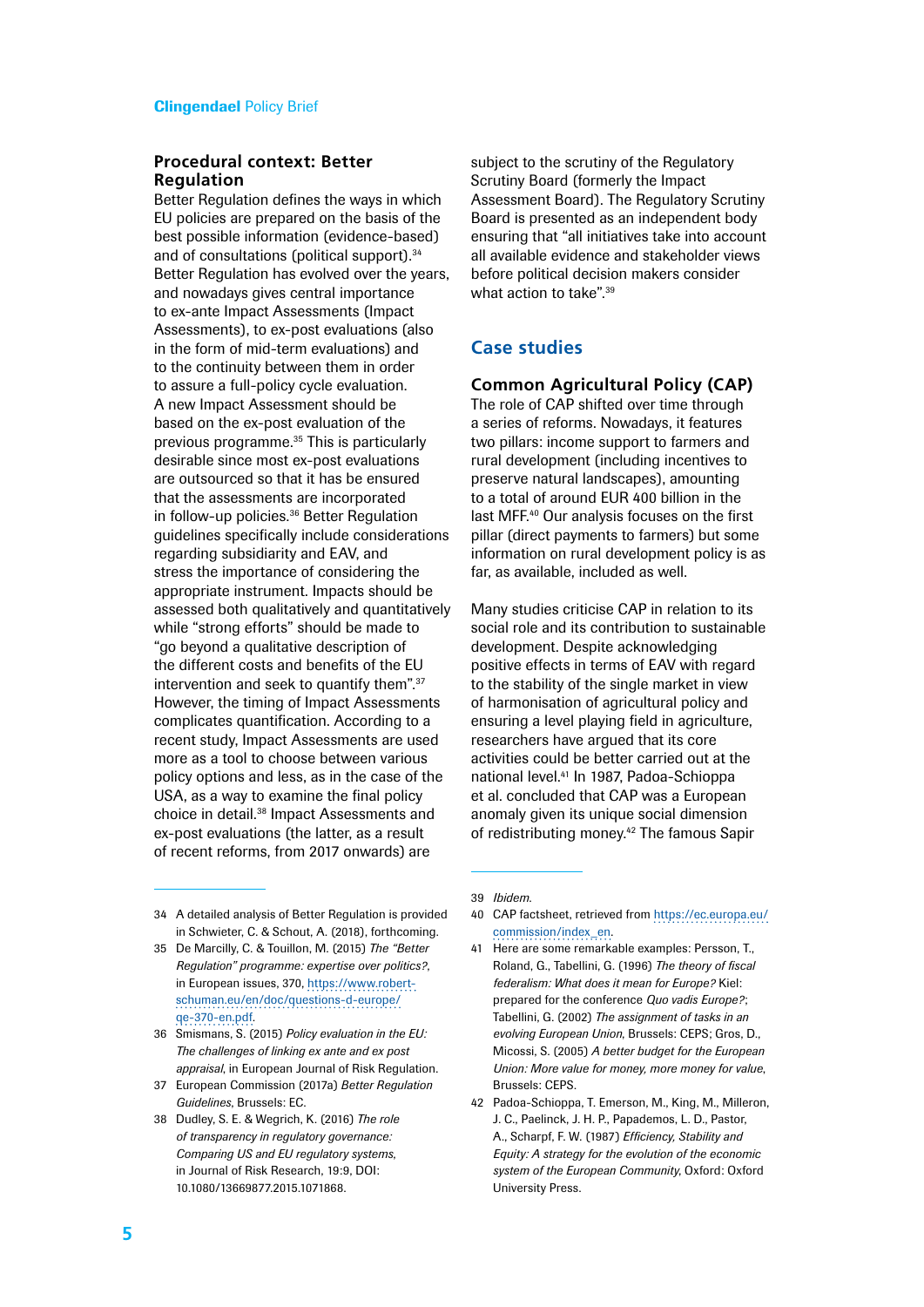Report therefore suggested decentralising the distributive function of CAP to the member states.43 Therefore, referring to EAV, the Sapir Report, the Bertelsmann Stiftung and others<sup>44</sup> advocate discontinuation of CAP in its current form.

Environmental sustainability, in the second pillar of CAP, is carried out through greening (more funds to farmers making use of ecofriendly practices) and cross-compliance conditions (less funds in case of disrespect of EU law governing environmental, public and animal health, animal welfare or land management). Many studies have criticised these provisions, considering them to be inefficient or insufficient. The main issues criticised are non-relevant objectives and weak implementation,<sup>45</sup> ineffectiveness in making greening friendlier towards the environment<sup>46</sup> and poor preservation of biodiversity.<sup>47</sup>

However, Impact Assessments of the Commission that were conducted in 2011 and in 2018 (regarding the MFF of 2014-2020 and of 2021-2027) draw different conclusions. These Impact Assessments offer mainly qualitative assessments and are unclear as to why the EU level is the most appropriate

- 43 Sapir, A., Aghion, P., Bertola, G., Hellwig, M., Pisani-Ferry, J., Vinals, J. & Wallace, H. (2003) *An agenda for a growing Europe: The Sapir report*, Oxford: Oxford University Press. See also: Bertelsmann Stiftung (2017) *How Europe can deliver: Optimising the division of competences among the EU and its member states*, Gütersloh: Bertelsmann Stiftung.
- 44 Hoelgaard, I. (2018) *A modern Common Agricultural Policy (CAP) post 2020*, mimeo.
- 45 Alliance Environnement and the Thünen Institute (2017) *Evaluation study of the payment for agricultural practices beneficial for the climate and the environment*, Brussels: EC.
- 46 European Court of Auditors (2017) *Greening: a more complex income support scheme, not yet environmentally effective*, Special Report, Luxembourg: ECA.
- 47 Pe'er, G., L. Dicks, P. Visconti, R. Arlettaz, A. Báldi, T.G. Benton, S. Collins, M. Dieterich, R.D. Gregory, F. Hartig, K. Henle, P.R. Hobson, D. Kleijn, R.K. Neumann, T. Robijns, J. Schmidt, A. Shwartz, W.J. Sutherland, A. Turbé, F. Wulf & A.V. Scott (2014) *EU agricultural reform fails on biodiversity*, in Science 344(6188).

level. The 2011 Impact Assessment claims that CAP would "ensure a more efficient use of the budgetary resources of the Member States vis-à-vis the coexistence of national policies"48 but fails to substantiate this statement. Similarly, the Commission lists a number of advantages, such as developing "a competitive and balanced European agriculture from an environmental and territorial point of view", and "delivering on key dimensions of sustainability challenges like climate change, water use, air quality and biodiversity via the CAP environmental architecture"49, without offering the required corroboration.

As regards the preference for the EU budget as the appropriate instrument and level of governance, neither Impact Assessment goes into detail. For example, the 2018 Impact Assessment simply claims that "most of the challenges identified […] have cross-border and global nature which require a common action at EU level".50 However, referring to the transnational nature does not mean the EU is the most appropriate actor to intervene or that the EU budget is the required instrument. Similarly, the Commission's EAV study also concludes regarding CAP that "if Member States were thrown back on their own financial resources, many of them would not be in a position to help their farm sectors and rural economies along the path of sustainable development" and stresses that the EU budget is key.<sup>51</sup> Defending financial transfers, the Commission argues that solidarity is a key component of EAV in CAP even though the European Parliament and the Council underlined how "the distribution of direct income support among farmers is characterised by the allocation of disproportionate amounts of payments to a

- 49 European Commission (2018c) *Proposal for a Regulation of the European Parliament and of the Council*, COM(2018) 392 final, Brussels: EC.
- 50 European Commission (2018d) *Impact Assessment accompanying the document COM(2018) 392 final*, SWD(2018) 301 final, Brussels: EC.
- 51 European Commission (2011a) op. cit.

<sup>48</sup> European Commission (2011b) *Impact Assessment Common Agricultural Policy towards 2020*, Brussels: EC.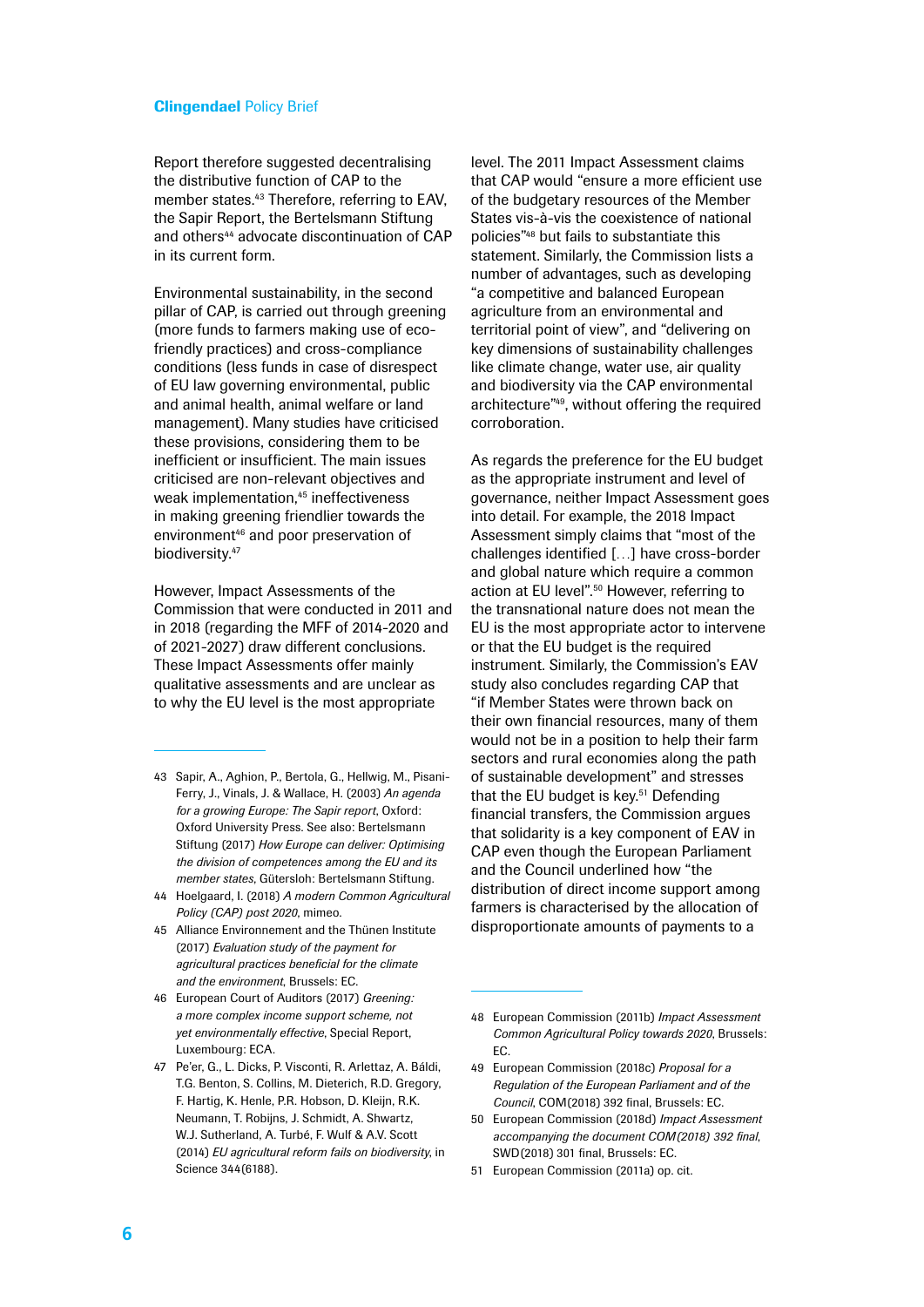rather small number of large beneficiaries".<sup>52</sup> 'Solidarity' in the context of CAP is open to different interpretations.

A complication in assessing EAV in CAP is the lack of overall ex-post evaluation.<sup>53</sup> This has implications for the Better Regulation cycle in which it is assumed that new policy proposals are based on the ex-post evaluation of the previous programme. The outcomes of the previous CAP programme could be helpful specifying sources of EAV or alternative instruments. Looking at the role of the Regulatory Scrutiny Board in the Better Regulation process, we see that its opinions on the recent Impact Assessments accompanying the 2<sup>nd</sup> May MFF proposal for the two CAP pillars to not mention EAV nor are the statements on EAV in the Impact Assessments questioned.

#### **Cohesion Policy**

Cohesion Policy consists of three funds: the European Social Fund (ESF set up in 1958) addressing social challenges such as poverty, exclusion and education; the European Regional Development Fund (ERDF created in 1975) to strengthen regional economic and social cohesion through investments in competitiveness; and the Cohesion Fund (CF) for assisting economic integration of poorer countries where GDP is below 90% of the EU-27 average.<sup>54</sup> Cohesion Policy embodies the solidarity between richer and poorer Member States.55 The assessment of Its added value is derived from the alleged positive role in the promotion of economic convergence between regions, its macroeconomic anti-cyclical effect.<sup>56</sup> and in its interaction with innovation policies.

The added value identified include<sup>57</sup>:

- Cohesion added value: reduction in economic and social disparities;
- Political added value: enhanced visibility of the EU and increased participation of different actors;
- Operational added value: changes to institutional arrangements or implementation methods;
- Learning added value: exchange of practical experiences, good practices, know-how.

These categories encompass both qualitative and quantitative assessments. While qualitatively scholars support the general notion of EAV, quantitative assessments are mixed. Despite an impressive number of evaluations<sup>58</sup>, quantitative studies do not allow the conclusion that Cohesion Policy is effective in fostering economic convergence between European regions (i.e. providing cohesion added value). The review by Wolff and Darvas<sup>59</sup> challenges claims of clear advantages in Cohesion Policy.60 It seems relevant to mention that most studies do not refer to EAV; literature specifically on EAV is scarce.<sup>61</sup> Moreover, where EAV is mentioned, doubts exist given a bias due to lack of attention for possible negative effects of regional funds.<sup>62</sup> Some assessments conclude that the GDP gap between richer and poorer regional areas is widening over

Union (2013) *Regulation (EU) No 1307/2013*.

- 53 See also Wolff, G. & Darvas, Z. (2018) op. cit.
- 54 European Commission (2014a) *An introduction to EU Cohesion Policy 2014-2020*, Brussels: EC.
- 55 European Commission (2017b) *Panorama: Cohesion Policy looks to the future*, Brussels: EC.
- 56 European Commission (2011a) op. cit. and European Commission (2012) *Expert evaluation network delivering policy analysis on the performance of Cohesion Policy 2007-2013*, Brussels: EC.
- 57 Bachtler, J. & Taylor, S. (2003) *The Added Value of the Structural Funds: A regional perspective*, Glasgow: EPRC.
- 58 European Commission (2014b) *Expert evaluation network on the performance of Cohesion Policy 2007-2013: Synthesis of National Reports 2013*, Brussels: EC, estimates 821 evaluations for ERDF programmes and 721 evaluations for ESF programmes.
- 59 Wolff, G. & Darvas, Z. (2018) op. cit.
- 60 E.g. Mairate, A. (2006) *The "Added Value" of European Union Cohesion Policy*, in Regional Studies, 40.2, Routhledge.
- 61 Bachtler, J. & Polverari, L. (2014) *Balance of Competences, Cohesion Review, Literature review on EU Cohesion Policy*, Glasgow: EPRC.
- 62 Tarschys, D. (2005) *The Enigma of European Added Value*, Stockholm: SIEPS.

<sup>52</sup> European Parliament, Council of the European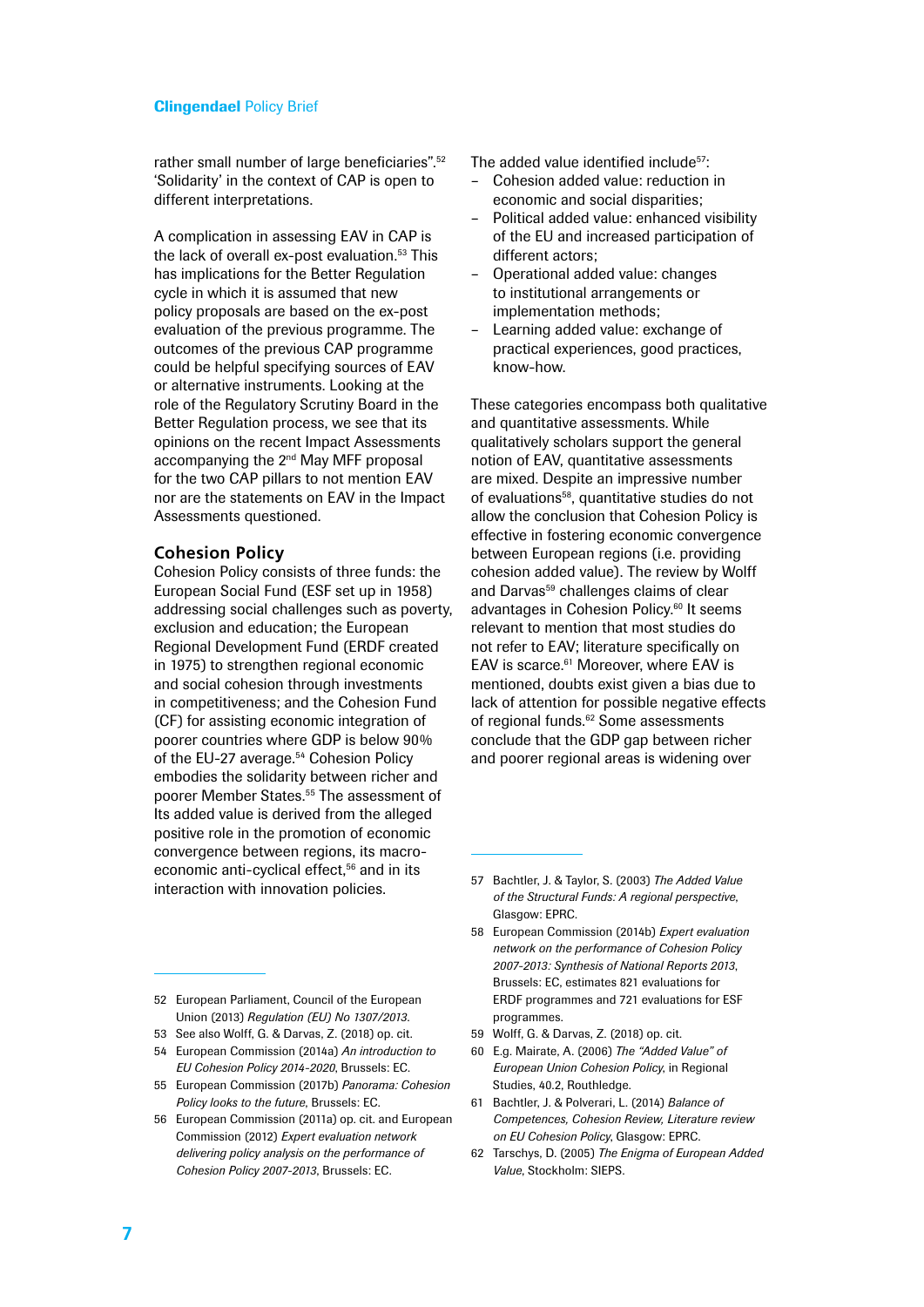time<sup>63</sup> or that the overall impact of Cohesion Policy is irrelevant or even negative.<sup>64</sup>

Moreover, the ambiguous relation between Cohesion Policy funds and the principle of additionality is seldom addressed. There is indeed evidence of the funds not being additional: for instance, the Italian Mezzogiorno catching up with the northern regions of the country is almost entirely due to European funds and replaces a national plan.65 Underlining the risk of crowding out private or national funds,<sup>66</sup> Structural Funds account for up to  $80\%$ <sup>67</sup> of the overall public spending in mid-EU member states. Another critical conclusion regarding Cohesion Policy is related to mismanagement of resources and to corruption. A report evaluating the corruption level of the average EU Cohesion country concluded that the results were worse than the average for the EU and Western Europe.<sup>68</sup> Evidence points to the

- 64 Examples are Dall'Erba, S. & Le Gallo, J., (2008) *Regional convergence and the impact of European structural funds over 1989-1999: A spatial econometric analysis*, in Papers in Regional Science, 87(2), or Hagen T. & Mohl, P. (2008) *Which is the right dose of EU Cohesion Policy for economic growth*, in ZEW Discussion Papers 08-104.
- 65 Del Bo, C. F. & Sirtori, E. (2015) *Additionality and regional public finance – Evidence from Italy*, in Environment and Planning C: Government and Policy, 34, Thousand Oaks: SAGE.
- 66 Kokko, A., Tingvall, P. G., and Videnord, J. (2015) *The Growth Effects of R&D Spending in the EU: A Meta-Analysis in Economics: The Open-Access*, Open-Assessment E-Journal, 9 (2015-40): 1—26. [http://dx.doi.org/10.5018/economics-ejournal.](http://dx.doi.org/10.5018/economics-ejournal.ja.2015-40) [ja.2015-40](http://dx.doi.org/10.5018/economics-ejournal.ja.2015-40).
- 67 Data are available online on the European Commission website: [https://cohesiondata.](https://cohesiondata.ec.europa.eu/Country-Level/-of-cohesion-policy-funding-in-public-investment-p/7bw6-2dw3) [ec.europa.eu/Country-Level/-of-cohesion-policy](https://cohesiondata.ec.europa.eu/Country-Level/-of-cohesion-policy-funding-in-public-investment-p/7bw6-2dw3)[funding-in-public-investment-p/7bw6-2dw3](https://cohesiondata.ec.europa.eu/Country-Level/-of-cohesion-policy-funding-in-public-investment-p/7bw6-2dw3).
- 68 Transparency International (2016) *Corruption Perceptions Index 2015 – Transparency International*, [http://www.transparency.org/cpi2015#results](http://www.transparency.org/cpi2015#results-table)[table.](http://www.transparency.org/cpi2015#results-table)

EU funds increasing the risk of corruption in Central and Eastern Europe.<sup>69</sup>

The lack of consensus among scholars about the impact of the policy is partly explained by the methodological approaches used. Four major methods are used to assess the impact of Cohesion Policy (the former two are more macro; the latter two more micro $70$ :

- Macroeconomic models: examples are HERMIN, QUEST, RHOMOLO or NEMESIS. They are highly dependent on "model specification, statistical methodologies and observations",<sup>71</sup> they work better at the national than at the regional level and assume that funding is fully absorbed and efficiently spent;
- Econometric regression analyses are regarded as less biased, but are based on assumptions which can hardly apply outside of the theoretical context;
- Micro-economic studies: they are more sector-specific and in-depth but are not applicable outside of the specific context for which they have been designed;
- Case studies: they can allow an extremely in-depth analysis but provide qualitative and often unclear results and lack a counterfactual comparison.

These methods share additional complications such as the lack of quality data, especially on a regional or local scale, the intertwining of Cohesion Policy with other EU or national policies, the mixture of economic and political goals, the varying time lags needed for Cohesion Policies to take effect, and costs.72

- 71 Busillo, F., Muccigrosso, T., Pellegrini, G., Tarola, O. & Terribile, F. (2010) *Measuring the effects of European regional policy on economic growth: A regression discontinuity approach*, Rome: UVAL.
- 72 Fratesi, U. (2016) *Impact assessment of EU Cohesion policy: theoretical and empirical issues*, in Piattoni, S. & Polverari, L. [eds] (2016) *Handbook on Cohesion Policy in the EU*, Cheltenham: Edward Elgar Publishing.

<sup>63</sup> Rosés, J. R. & Wolf, N. (2018) *Regional economic development in Europe, 1900-2010: A description of the patterns*, in Economic History Working Papers, London: LSE.

<sup>69</sup> Fazekas, M., Chvalkovska, J. Skuhrovec, J., Tóth, I. J. & King, L. P. (2013) *Are EU Funds a Corruption Risk? The Impact of EU Funds on Grand Corruption in Central and Eastern Europe*, The Anticorruption Frontline. The ANTICORRP Project 2: 68–89.

<sup>70</sup> Davies, S. (2017) *Does Cohesion policy work? Metareview of research on the effectiveness of Cohesion Policy*, Glasgow: EPRC.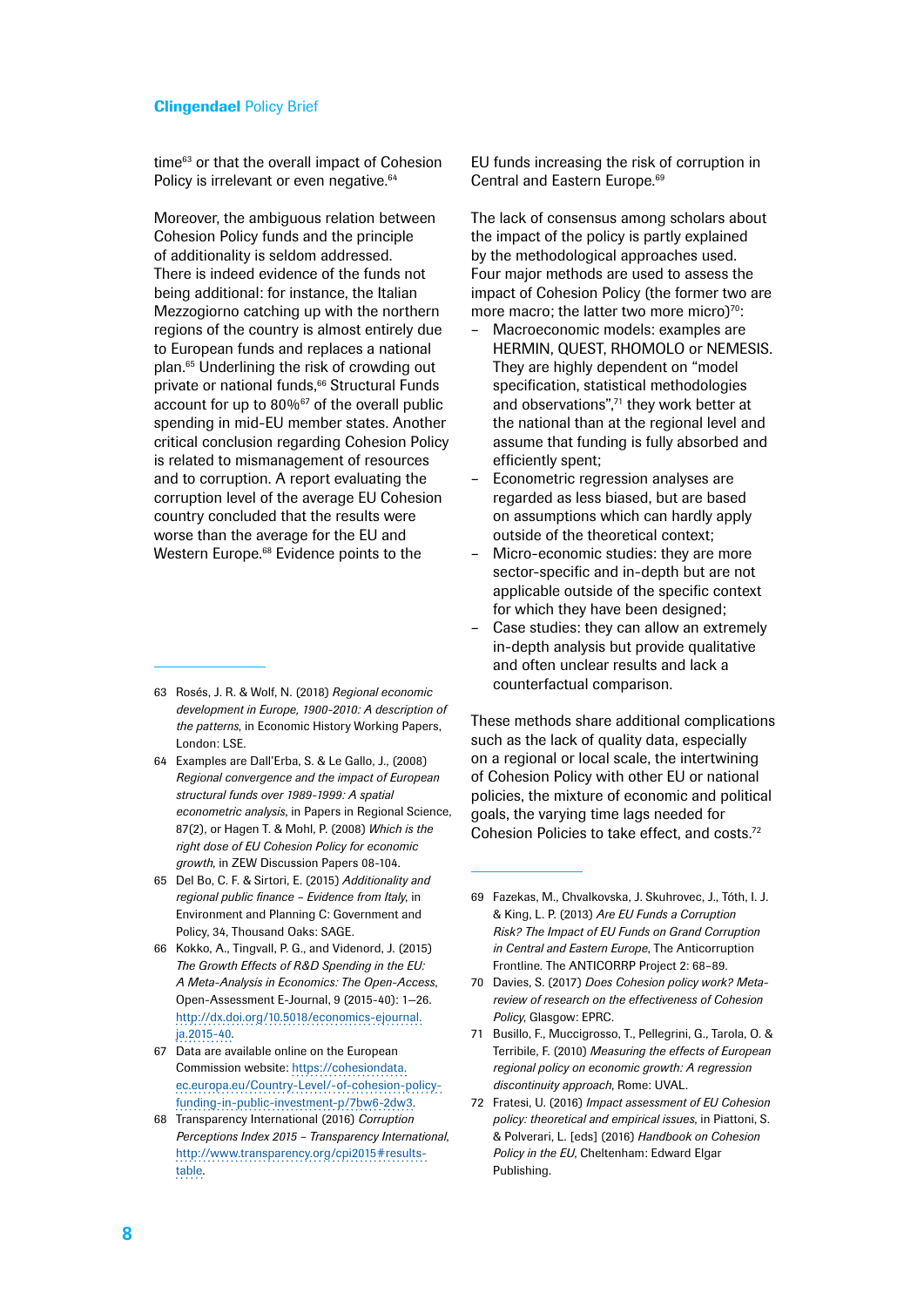Only the first two methods are capable of providing estimates about the impact of Cohesion Policy at macro level. According to Pienkowski and Berkowitz (2015) macroeconomic models, used extensively by the Commission, have a tendency to overestimate Cohesion's benefits with respect to econometric analyses.<sup>73</sup> In effect, the monetary return estimate of Cohesion Policy, calculated by the Commission at €2.74 (return on €1 CF investment in terms of direct and indirect effects by 2023).<sup>74</sup> is the result of the application of two different models, i.e. QUEST and RHOMOLO. The features of these models and the difficulties underlined above make it hard to view this estimate as objective. Econometric models offer more balanced and mixed results,75 for instance, EAV studies based on an econometric regression find a lower monetary return, i.e. around 1.5.76

When linking EAV studies in Cohesion Policy to the Commission´s Better Regulation agenda, we note a timing problem. The policy cycle requires Impact Assessments to be based on previous ex-post evaluations (conducted at least one year before the

Impact Assessment) $77$  and the resulting recommendations. The latest Impact Assessment, presented together with the proposal for the new MFF, was not based on, at least, a mid-term evaluation of Cohesion Policy (only a mid-term evaluation for the whole MFF has been produced<sup>78</sup> and its attention to Cohesion Policy and EAV is marginal). Furthermore, there are examples of ex-post evaluations not even mentioning the term EAV. This is somewhat surprising given the alleged importance of the concept.79 Moreover, EAV is referred to only once in the RSB's four Opinions issued in the context of Cohesion Policy. There, the RSB asks to better explain the sources of added value in the European Social Fund.<sup>80</sup>

#### **Innovation Policy**

Innovation policy is mainly conducted through the multiannual Framework Programmes (FPs), with the last one, Horizon 2020, amounting to around EUR 80 billion. The aim is to foster research and support the development of the European Research Area (ERA – initiated in 2000). R&D policy is widely regarded as an area with a high added value, as demonstrated by the Commission proposal to cut funding for CAP and regional policy and to shift emphasis to R&D.<sup>81</sup> The literature on the matter shows a general consensus about the higher added value of R&D compared to that of CAP and

- 73 Pienkowski, J. & Berkowitz, P. (2015) *Econometric assessments of Cohesion Policy growth effects: How to make them more relevant for policy makers?* Brussels: EC.
- 74 European Commission (2016a) *Ex post evaluation of Cohesion Policy programmes 2007-2013, focusing on the European Regional Development Fund (ERDF) and the Cohesion Fund (CF)*, Brussels: EC.
- 75 See for instance Fratesi, U. & Perucca, G. (2014) *Territorial capital and effectiveness of Cohesion Policies: an assessment for CEE regions*, in Investigaciones Regionales, 29 (2014), Alcalá: University of Alcalá, or Becker, S. O., Egger, P. & von Ehrlich, M. (2018) *Effects of EU Regional Policy: 1989-2013*, in Regional Science and Urban Economics, retrieved in [http://doi.org/10.1016/j.](http://doi.org/10.1016/j.regsciurbeco.2017.12.001) [regsciurbeco.2017.12.001](http://doi.org/10.1016/j.regsciurbeco.2017.12.001).
- 76 Becker, S. O., Egger, P. H, von Ehrlich, M. (2010) *Going NUTS: The effect of EU Structural Funds on regional performance*, retrieved from [https://www.](https://www.journals.elsevier.com/journal-of-public-economics/) [journals.elsevier.com/journal-of-public-economics/.](https://www.journals.elsevier.com/journal-of-public-economics/)
- 77 Van Golen, T. & van Voorst, S. (2016) *Towards a regulatory cycle? The use of evaluative information in Impact Assessment and Ex-post Evaluations in the European Union*, in European Journal on Risk **Regulation.**
- 78 European Commission (2016b) *Mid-term review/ revision of the multiannual financial framework 2014-2020: An EU budget focused on results, COM(2016)0603 final*, Brussels: EC.
- 79 An example is in Ciffolilli, A., Greunz, L., Naldini, A., Ward, T. & Wolleb, E. (2014) *Expert evaluation network on the performance of Cohesion Policy 2007-2013*, Brussels: EC.
- 80 Regulatory Scrutiny Board (2016) *Opinion: Ex-post evaluation of the 2007-2013 European Social Fund programmes*, Brussels: EC.
- 81 European Commission (2018a) op. cit.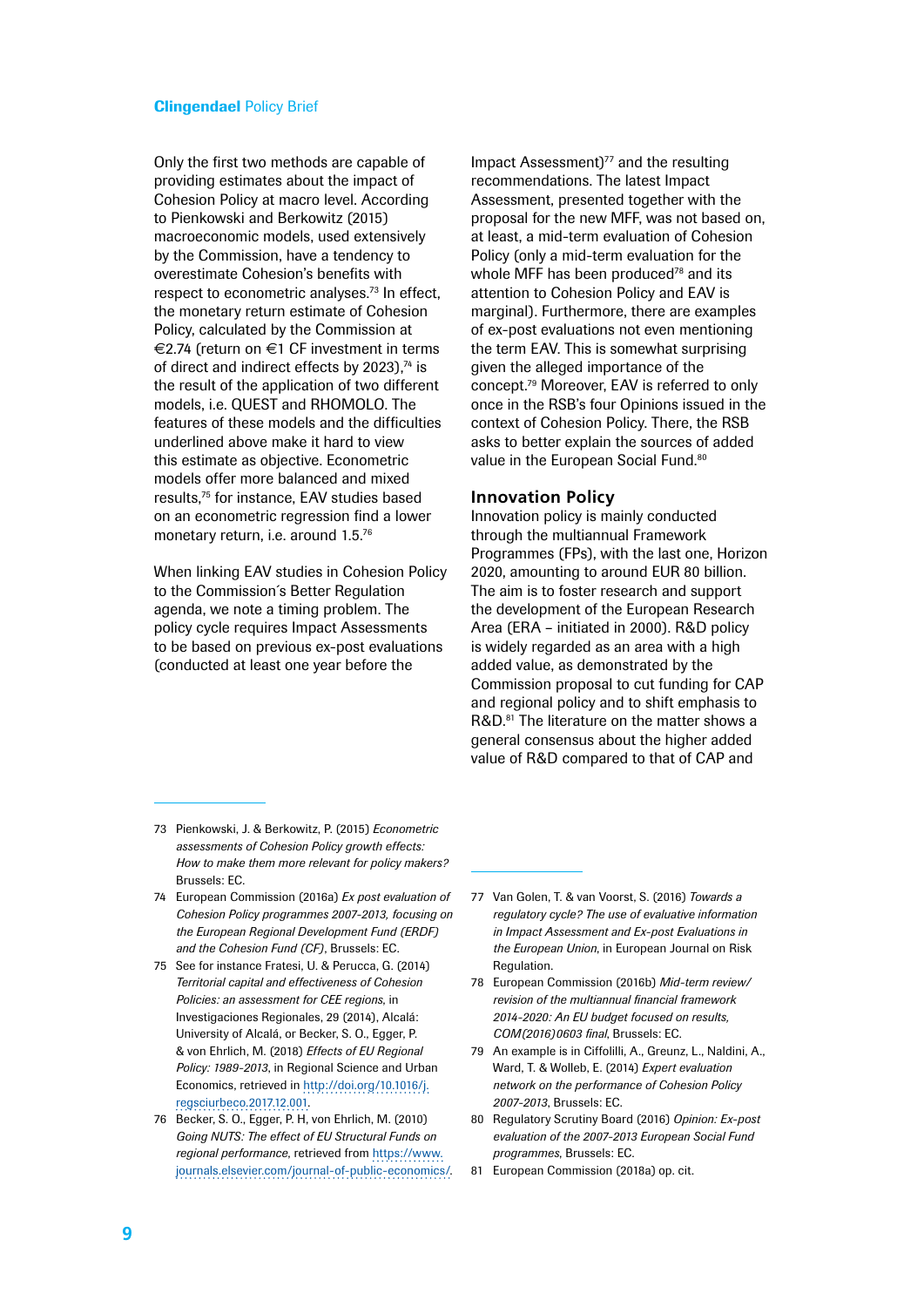Cohesion.82 Empirical evidence points to positive externalities and economies of scale in certain areas, even though centralisation has some drawbacks, e.g. related to changes in national R&D strategies and priorities.<sup>83</sup> However, initially, attempts to quantify EAV were rare and the literature was not using solid indicators to prove added value.<sup>84</sup>

This initial lack of attention may have been due to the relative low importance attached to EAV until the Fifth Framework Programme (1998-2002) when EAV served as a merely<sup>85</sup> formal selection criterion not subject to careful scrutiny. With the FP5, the Commission stressed the centrality of the concept and made it a high-end objective, always to be pursued. However, EAV did not become more relevant in the policy selection process: a meta-evaluation was not able to find cases "where it was argued EAV [...] was not being achieved".<sup>86</sup> In effect, making EAV a strategic goal rendered it even more vague as it condoned every form of cooperation between countries.<sup>87</sup> Thus, EAV in the R&D sector has usually been described through qualitative assessments,

- 82 Examples are Gros, D. (2008) *How to achieve a better budget for the European Union?* Brussels: CEPS; ECORYS, Netherlands Bureau for Economic Policy Analysis & Institute for Economic Research (2008) *A study on EU spending. Final Report*, Rotterdam: EC; Begg, I. (2009) *Fiscal Federalism, Subsidiarity and the EU budget review*, Stockholm: SIEPS.
- 83 Van der Horst, A., Lejour, A. & Straathof, B. (2006) *Innovation Policy: Europe or the Member States?* The Hague: CPB Netherlands Bureau for Economic Policy Analysis.
- 84 Underlined in Bertelsmann Stiftung (2013) *The European Added Value of EU spending: Can the EU help its Member States to save money?*, Gütersloh: Bertelsmann Stiftung.
- 85 Yellow Window Management Consultants (2000) *Identifying the constituent elements of the European Added Value (EAV) of the EU RTD programmes: conceptual analysis based on practical experience*, Final Report for the DG XII.
- 86 Technopolis Group (2004) *The Impact of the EU Framework Programmes in the UK*, Office of Science and Technology, DTI.
- 87 Stampfer, M. (2008) *European Added Value of Community Research Activities: Expert Analysis in support of the Ex Post Evaluation of FP6*, Vienna: WWTF.

related to the transnational nature of some forms of R&D<sup>88</sup> and including: creation of EU-wide networks, increase in geographic scope, more efficient project coordination, reduction of redundancy, cross-border spillovers and economies of scale.<sup>89</sup>

In recent years, attempts have been made to deepen the evidence-based legitimacy of the Framework Programmes. An influential quantification of the added value of FP7 (2007-2013) reported an impressive return rate of every euro invested by the Commission generating up to 11 euro in a 25-year period. $90$  The calculations $91$  used the NEMESIS macroeconomic model and, as such, were affected by leverage estimations and *a priori* assumptions (see section above). Despite its value, such a quantitative assessment may have to be treated with caution as EAV in R&D is regarded as "rarely quantifiable"92 and carrying out effective calculations has been dubbed as a "mission impossible".93 Moreover, the €1-to-€11 assessment of EAV raises questions concerning opportunity costs and about whether the EU budget is indeed the appropriate instrument. For example, would EAV have been higher if national funds had been enlarged and used more directly to

- 88 European Commission (2016c) *Ex-post evaluation of the Seventh Framework Programme*, Brussels: EC.
- 89 Technopolis Group & Empirica Gesellschaft für Kommunikations- und Technologieforschung mbH (2014) *European Added Value of EU Science, Technology and Innovation actions and EU-Member State Partnership in international cooperation*, Luxembourg: Publication Office of the EU.
- 90 Commitment and Coherence, High Level Expert Group (2015) *Ex-post-evaluation of the 7th EU Framework Programme (2007-2013)*.
- 91 Which were based on two yearly reports, namely Zagamé, P., Fougeyrollas, A. & le Mouël, P. (2012) *Consequences of the 2013 FP7 call for proposals for the economy and employment in the European Union*, Paris: ERASME and Fougeyrollas, A., Le Mouël, P. & Zagamé, P., (2012), *Consequences of the 2012 FP7 call for proposals for the economy and employment in the European Union*, Paris: ERASME.
- 92 European Parliament (2010) *Reflection paper on the concept of European Added Value*, Luxembourg: Publication Office of the European Union.
- 93 Yellow Window Management Consultants (2000) op. cit.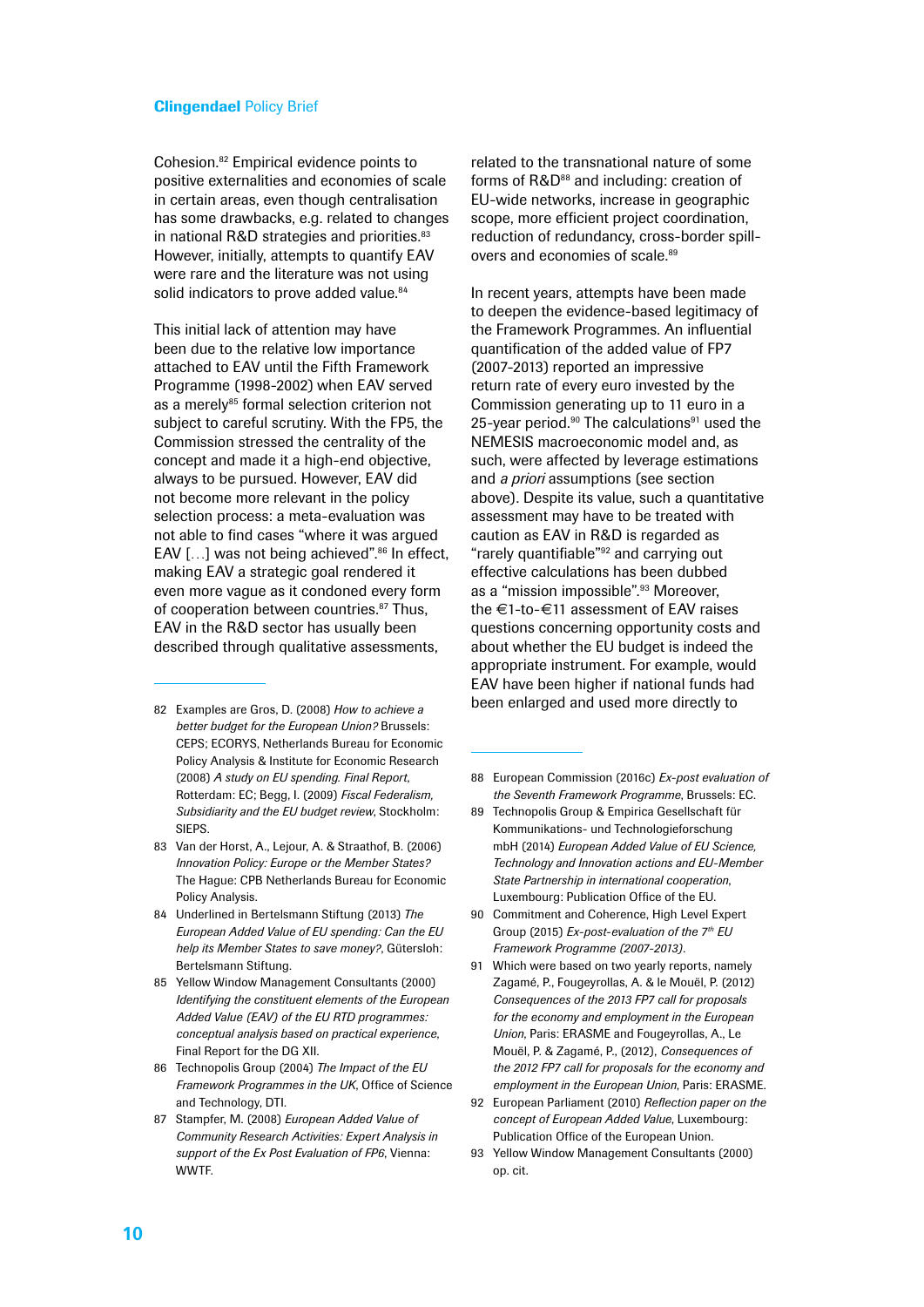support national economic activities? Could efficiency advantages have been achieved by steering universities towards cooperation rather than using the EU budget (e.g. by stimulating cooperation incentives in national research budgets, through benchmarking exercises, and by giving information about the advantages of cross-border cooperation)?

Another study<sup>94</sup> conducting a similar analysis of the effects of both FP7 and Horizon 2020 concluded a lower EAV (approximately 1-to-9) for FP7 and around 1-to-6 for Horizon 2020. The study uses other assessment methods, such as a novel bibliometric approach, interviews and surveys. Subsidiarity is not addressed by the study, and additionality is proven through stakeholders interviews<sup>95</sup>. 83% of the projects would have not been initiated without European funds. An earlier study of the ambitious Esprit research funds concluded that project proposals that had not been funded had nevertheless continued (underlining the value of network building over granting subsidies<sup>96</sup>). References to these two principles can be found in most of the Commission's documents although the factual basis is not always clear. The Impact Assessment of the recent Europe 2020 states that "action at the EU level is necessary" without apparent justification of subsidiarity.97 There is less consensus about the different areas of R&D. EAV in Innovation Policy is unanimously found in case of welldefined and large-scale projects, whereas in other areas, such as societal challenges

94 PPMI (2017) *Assessment of the Union Added Value and the economic impact of the EU Framework Programmes (FP7, Horizon 2020)*, Luxembourg: Publication Office of the European Union.

95 On the possible over-reliance of the Juncker Commission on stakeholders interviews, see Schwieter, C. & Schout, A. (2018), forthcoming.

96 [http://www.stuartmacdonald.uk.com/wp-content/](http://www.stuartmacdonald.uk.com/wp-content/uploads/2014/02/Esprit.pdf) [uploads/2014/02/Esprit.pdf](http://www.stuartmacdonald.uk.com/wp-content/uploads/2014/02/Esprit.pdf).

97 European Commission (2018e) *Impact Assessment SWD(2018) 307 final*, Brussels: EC.

or education, opinions are mixed and sometimes negative.<sup>98</sup>

The Better Regulation evaluation cycle performs better than in Cohesion Policy and CAP: the latest Impact Assessment released for Horizon Europe (FP9) was built on a midterm evaluation of the previous programme, differently from CAP and Cohesion Policy, and the number of Impact Assessments and evaluation is satisfactory. We noted a generally greater effort in conducting studies and producing evidence, which could be explained by the Commission's political interest in the innovation area. Still, the role of EAV in many of these studies appears limited in comparison to the funding involved and the claims of political added value.

## **Conclusions**

To convince change-resistant national politicians of the need to cooperate at EU level, and to create transparency of the benefits of the EU budget, the EU Commission has put European Added Value (EAV) central stage in its communications of new proposals. EAV is presented as a key analytical decision-making tool in, among others, the negotiations on the multiannual EU budget (MFF). The search for EAV is part of a wider endeavour to ensure that EU policies are evidence-based. Together with the Better Regulation methodology, EAV creates the impression of evidence-based policy making. The review of the available material indicates that the concept of EAV does not (yet) live up to the expectations:

- Despite the alleged centrality of EAV, few studies directly address it in a substantial (fact-based) manner.
- As far as EAV is substantiated, the different models and the varying degrees of quantifications show considerable differences within each of the three

<sup>98</sup> E.g. Wanzenböck, I. & Frenken, K. (2018) *The subsidiarity principle: Turning challenge-oriented innovation policy on its head*, in Papers in Evolutionary Economic Geography, Utrecht: Urban & Regional Research Centre Utrecht with regard to societal challenges and Bertelsmann Stiftung (2017) op. cit. in relation to education.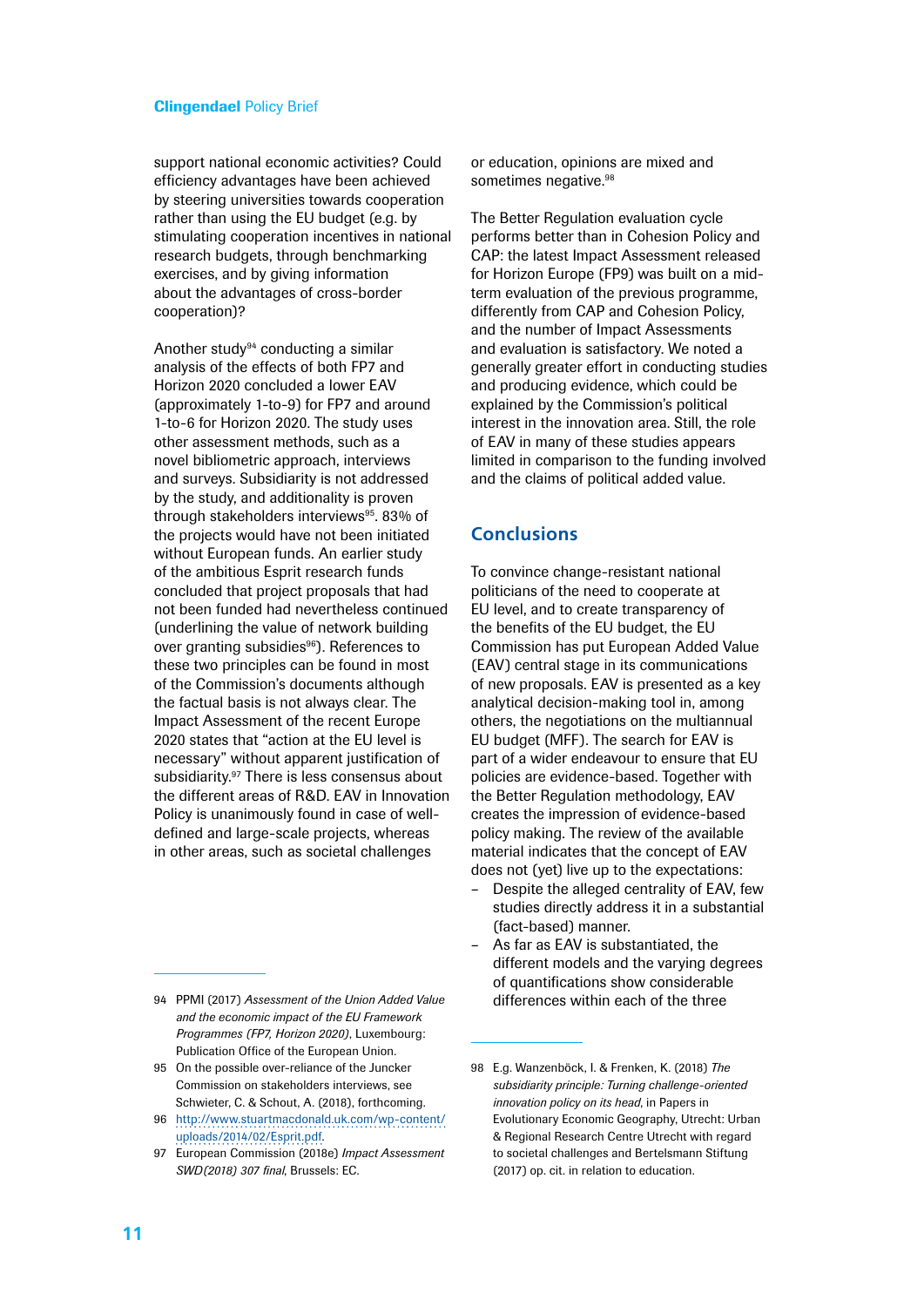case studies. Methodological difficulties hamper the substantive use of EAV. These difficulties include definition problems, the impossibility to usefully quantify EAV, major differences between countries, and the lack of quality data.

As a result, the claims regarding EAV in, for example, Commission documents cast doubts about the Commission's objectivity and sometimes create the impression of political preferences presented as unsubstantiated added value.

Added value is certainly important and reflection is required on strengthening the legitimacy of claims of EAV:

- The role of the Regulatory Scrutiny Board (RSB) in solidifying EAV seems to be in need of reinforcement. The Scrutiny Board appears to be under-resourced and its location within the Commission hampers its external credibility. The RSB also pays little attention to claims made by the Commission on added value and claims on EAV are hardly questioned.
- The policy cycle in the Better Regulation Agenda is not always functioning properly. Major Commission proposals lack impact assessments and ex-post assessments are either absent (see the case of the CAP) or delayed and hence cannot be part of the preparation of subsequent impact assessments (as in the case of Cohesion Policy – more work is put into ex-post assessments in the R&D policy).
- Attention for alternative instruments other than the budget is poor. Generally, EAV studies lack key questions as to whether the budget is the most appropriate tool. A point of concern is also the extent to which compliance with the principles of subsidiarity and additionality – a necessary precondition for EAV and sometimes used as synonyms for EAV – is checked.
- The role of the European Court of Auditors is already developing from auditing of the legality of expenses to ex post assessments. This development is however recent. With the deepening of European integration, a considerable reinforcement of the EU Court of Auditors is in order.

The literature indicates a higher potential for EAV in R&D than in CP and CAP. Yet, the review of the available material suggests that EAV in its current form is (so far) not a suitable concept to act as a key test justifying EU spending. This corroborates earlier and more limited reviews and discussions of EAV. As it is currently organised, EAV is largely a political topic argument under the veil of objectivity. EAV remains, potentially, an important topic but additional investments are required to increase the quality and the quantity of added value studies. As it currently operates, EAV arguments do not enhance trust in proposals nor in the Commission. More fact-based studies are required, as is greater independence of studies. The way EAV is used now indicates that the evaluation culture of the EU and the Commission falls short of the ambitions as formulated. The next EU Commission needs to consider its credibility (as was the case twenty years ago<sup>99</sup>).

<sup>99</sup> Majone, G. (2000), 'The Credibility Crisis of Community Regulation', Journal of Common Market Studies, 38/2, 273-302.